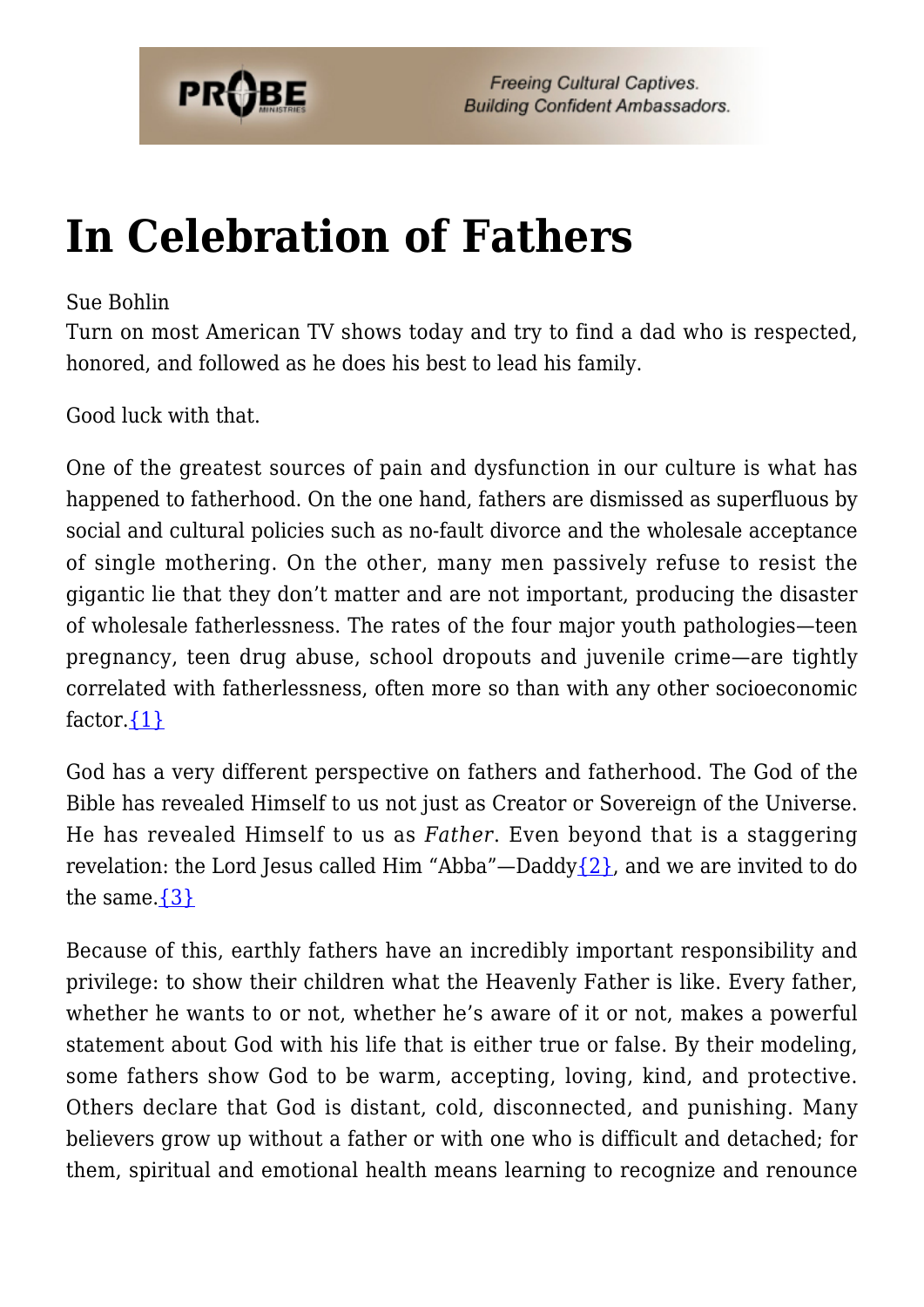

**Freeing Cultural Captives. Building Confident Ambassadors.** 

the false image of God they were given and embrace the true Father-heart of God.

Children infer their own value from the way their fathers relate to them. Being ignored or neglected assures a child that she is invisible and worthless. Being treated as a vicarious means to achieve a man's own goals, or worse, as a sexual object, diminishes a child into a thing. But when a dad spends time simply being with his kids, they feel like they matter. When a dad invests in the ordinary moments of life by being fully *present* with his son, a boy learns how to be a male and that he belongs in the world of men. When a dad treats his daughter with respect and dignity, cherishing her femininity regardless of the form it takes—girly-girl or jockette tomboy—she learns that it's safe and good to be a girl. (And she learns what kind of treatment to expect from young men as she grows older.)

Sometimes, the simplest things can make all the difference in the world. On one life-changing Oprah show, someone offered a true word of wisdom, suggesting that a child knows his father really loves him when he sees his daddy's eyes light up. Fathers who heard this and starting putting it into practice reported that it immediately changed their family dynamics as their children felt more loved. Regardless of a child's individual "love language," $\{4\}$  there is something profound about being able to see evidence of a father's delight. This is a lovely reflection of the much grander truth that we all long to see the lit-up face of God's attention, affirmation and affection when He looks at us. Consider the deeply moving Aaronic blessing from Numbers 6:

The LORD bless thee, and keep thee: The LORD make his face shine upon thee, and be gracious unto thee: The LORD lift up his countenance upon thee, and give thee peace.

I respectfully suggest this is a picture of Abba-Daddy's eyes lit up as He looks at His beloved child, giving us "face time" because He loves us and He wants us to know and *feel* we are loved.